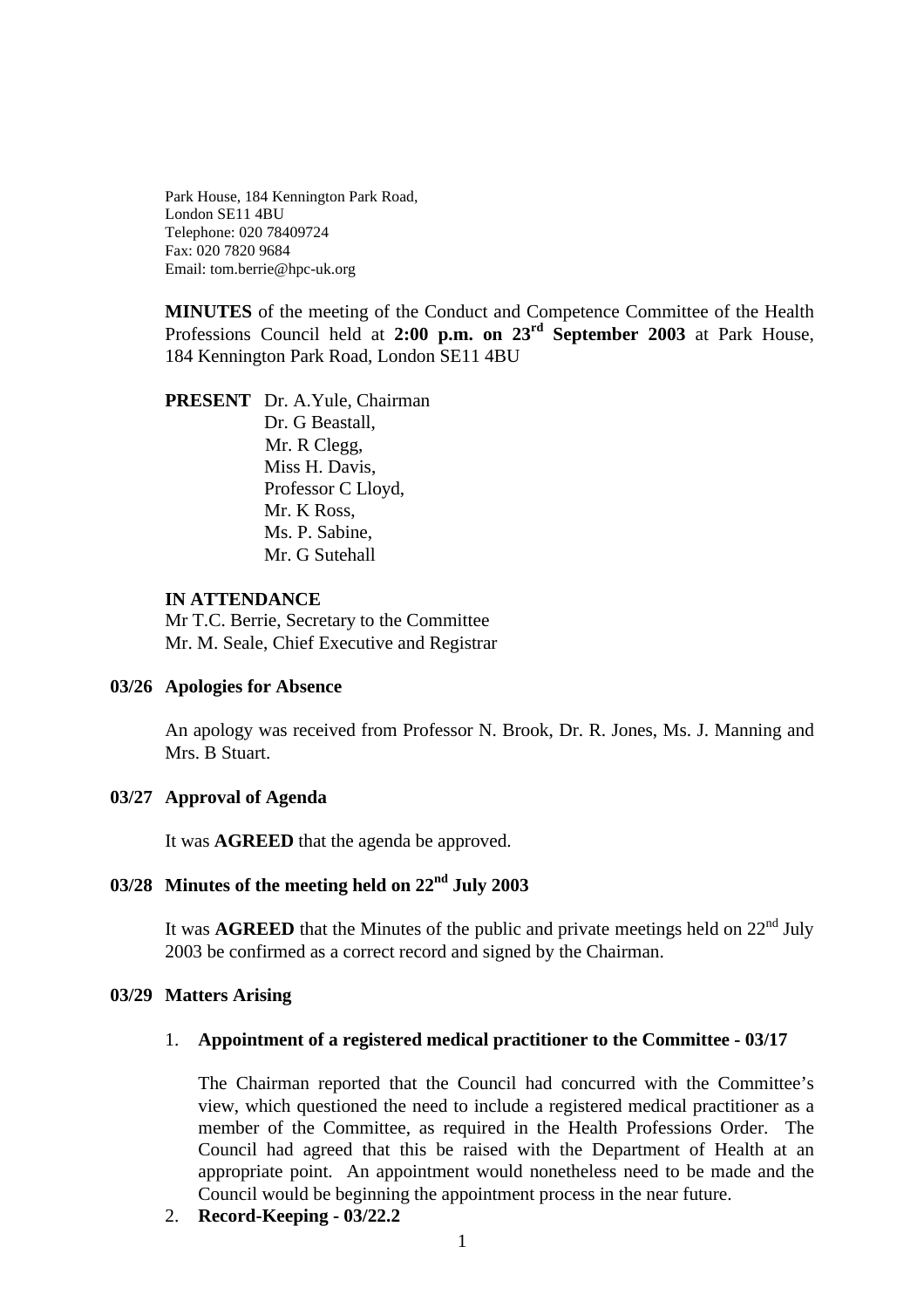Ms. Sabine expressed an interest in joining a working group of the Committee on this matter, should the Committee wish to proceed.

# 3. **Early receipt of allegations by the Council - 03/25**

The Council had agreed the Committee's recommendation that, where practicable and legally possible, upon receipt of an allegation the Council's proceedings run in parallel with other proceedings, such as the internal disciplinary processes of an employer.

# **03/30 Chairman's Report**

• The Chairman reported that he had chaired the first preliminary meeting as Chairman of a panel and the latter had issued its first interim suspension order. He outlined the difficulties of chairing the preliminary meeting, derived from lack of experience and precedent. It was **AGREED** that, at an appropriate point, those responsible for producing the guidance notes for panels be asked to produce notes for chairmen of preliminary meetings. The Chief Executive and Registrar commented that a conference for all members of practice committee panels was being considered for autumn 2004, where this and similar issues would be discussed.

## **Action: Conference organizers**

• He had in September in Harrogate, also attended the second of the series of workshops on reforming the NHS complaints procedures, which were being organized by the Harrogate Management Centre; the first had been attended in London by Mr. Berrie in April. He reported that during the sessions cognizance had been taken of the role of the regulatory bodies.

## **03/31 Secretary's Report**

- Mr. Berrie reported that training for panel members was now well underway and a number of sessions had already been held, run by Mr. J Bracken and Mr. S Hill. He had attended two for his own training and called in on the others to introduce himself as Secretary to the Committee. He stressed the importance of the partners working in 'partnership' with members and the executive. He had found the sessions informative and instructive, and had gained the impression that the other participants had also found them so.
- He had agreed to give an address on the Council's practice committees and processes, to the PARN conference on complaints and disciplinary processes, which would be taking place on  $12<sup>th</sup>$  November in London.
- As Secretary to the Committee and as a part of his own continuing professional development, he had attended the intensive five-day, health ethics course at Imperial College London, from  $15<sup>th</sup>$  to  $19<sup>th</sup>$  September, run by Professor Ranaan Gillon. He commented that the course was very intensive and rigorous, but well worthwhile for those interested in such matters, and suggested that the Committee agree to send one of its members to next year's course. It would, be beneficial for the Committee to build up an expertise in this area, and he suggested that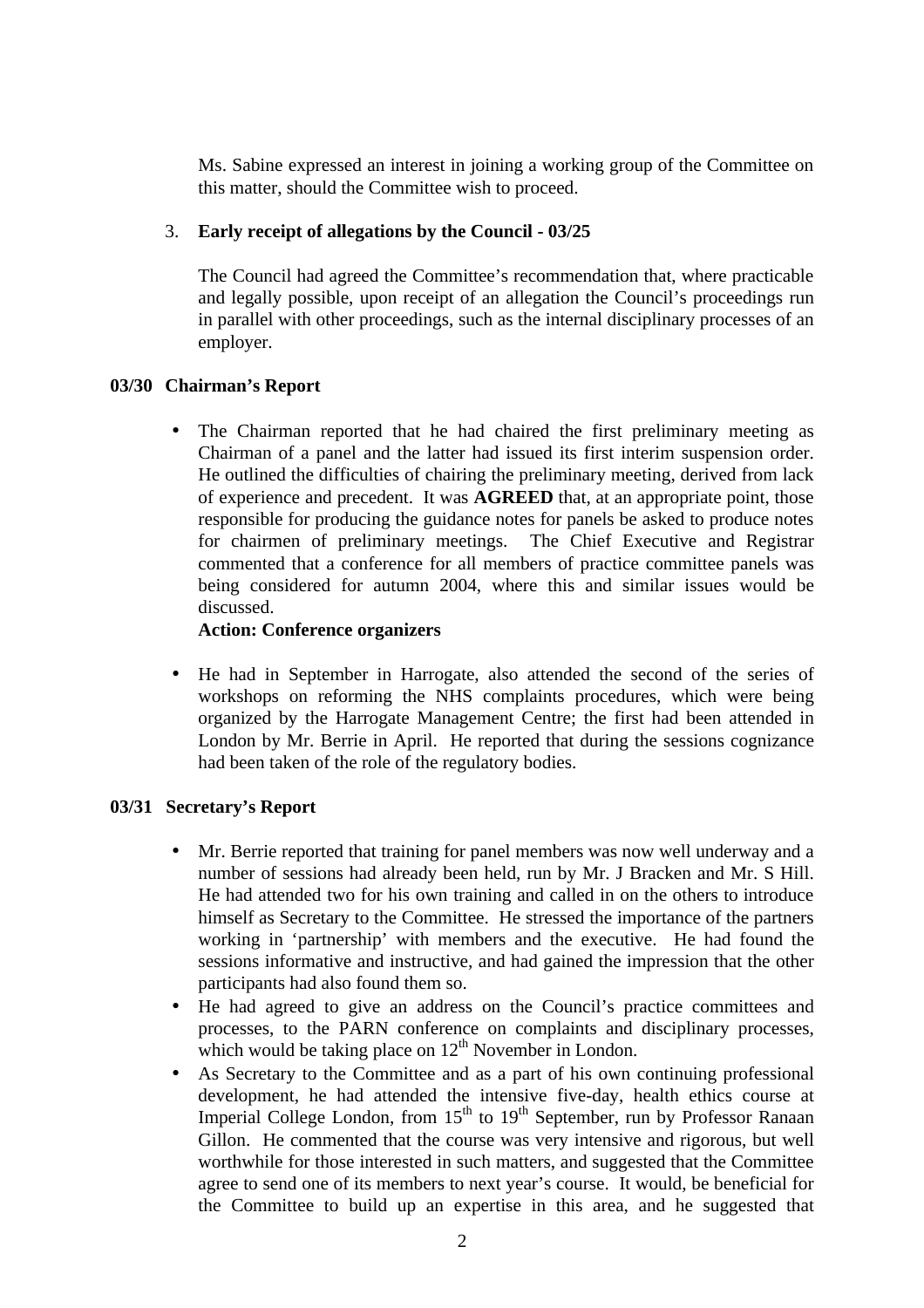members with an interest in health and professional ethics take this interest further. He agreed to bring the relevant papers for the 2004 course to the Committee when available.

## **03/32 Review of Performance for the period November 2001 to September 2003**

The Committee considered a report by the Secretary, Chairman and Deputy Chairman, which had been requested by the Committee in July and which reviewed the period from the first meeting of the Shadow Conduct & Competence Committee to September 2003. It covered the work of the Shadow Committee, the Implementation Working Party and the Committee itself. The main items in which the Committee had been involved were

- Production of the Standards of Conduct, Performance and Ethics;
- Involvement in the drafting of the Practice Committee (Constitution) Rules and Conduct & Competence Committee Rules;
- Involvement in the consultation process;
- Involvement in the development of processes deriving from the Health Professions Order and above Rules;
- Devising the process for dealing with queries seeking advice on conduct, performance, ethics and health.

The first two were the most important, and members agreed that in both instances the Committee had began and completed its task in good time for the launch of the new Rules and processes in July 2003. It was **AGREED** that the report, as amended, act as the basis of the Committee's report to the Council at its awayday in October. **Action: SY/KR/TB**

## **03/33 Letter from a practice committee panel member**

The Committee received, for information, a letter to the Chairman from one of the panel partners, which raised a number of queries and the Chief Executive and Registrar's reply. Mr. Seale reminded members that, should such letters relating to Council business be addressed to and received by them personally, they should be forwarded to himself for reply and suitable action.

## **03/34 Other Business**

## 1. **General Medical Council's consultation paper on registration and licensure**

Mr. Berrie reported that he had received a copy of the above the previous day, from Dr. Burley, who had been asked by the Council on  $17<sup>th</sup>$  September to bring it to the Committee's attention. He agreed to send a copy to each member.

### 2. **Nominations for Chairman and Deputy Chairman of the Committee**

At the Council meeting on Wednesday 17 September, it had been agreed that, at the next meeting of each of its committees, nominations be sought from amongst committee members for the positions of chairmen and vice-chairmen, and that these would be considered at the next Council meeting. Mr. Berrie had emailed